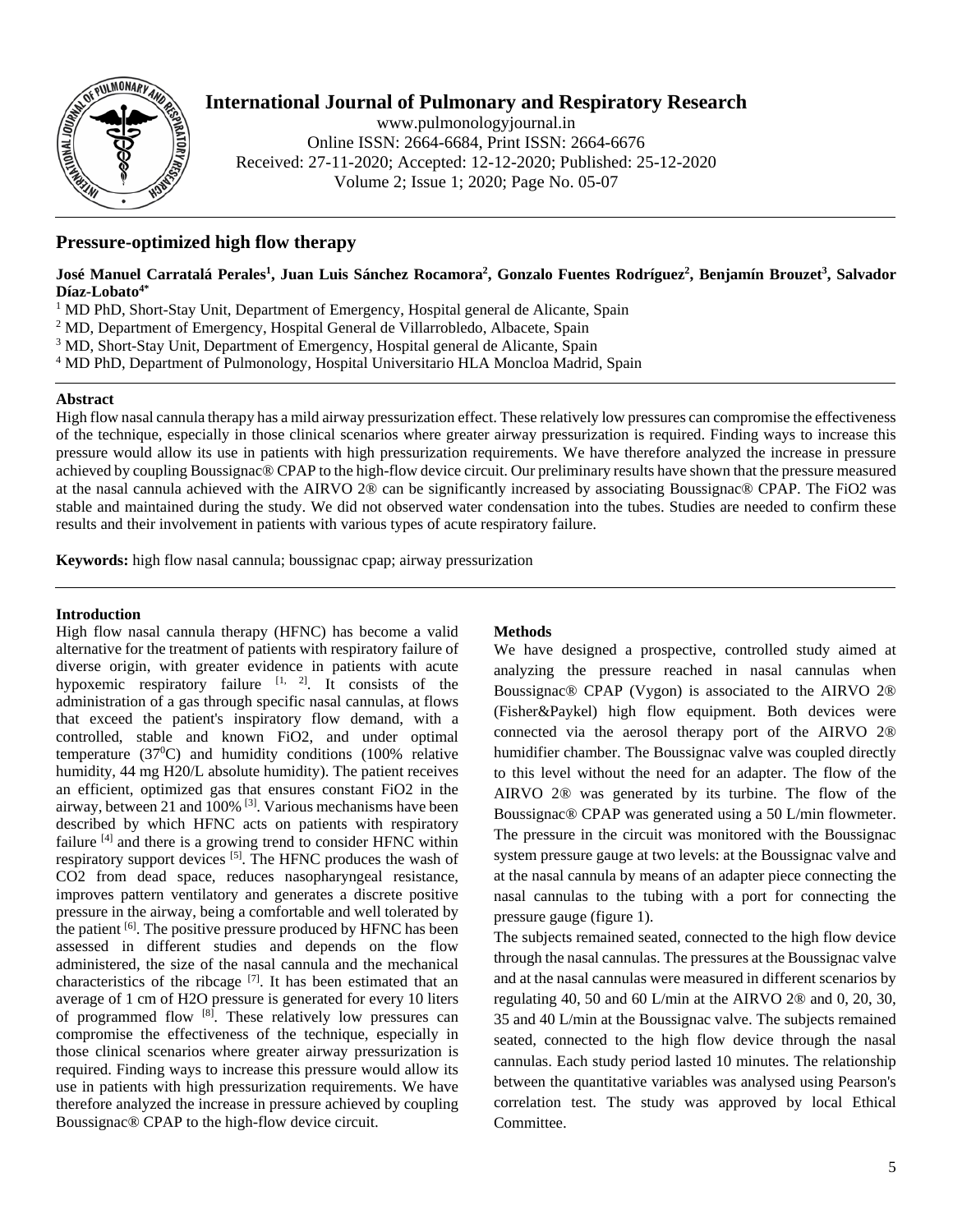



#### **Results**

Ten healthy volunteers were included in the study. The pressure reached in the nasal cannulas in each of the AIRVO 2® and Boussignac® CPAP flow combinations is shown in table 1. The resulting pressure depended on the flow provided to the Boussignac® CPAP. With flows of 40, 50 and 60 L/min in AIRVO 2<sup>®</sup>, an average pressure of  $5.9 \pm 0.77$  cmH2O was achieved regulating 20 L/min in the Boussignac® CPAP; 9.69  $\pm 1.1$  cmH2O when 30 L/min was setting;  $11.4 \pm 1.15$  cmH2O with 35 L/min was setting;  $14.2 \pm 1.02$  cmH2O when 40 L/min

was setting and  $15.3 \pm 1.01$  cmH2O with a setting of 45 L/min. Nasal cannula pressures above 13 cmH2O were poorly tolerated by the participating subjects. The mean pressure drop between Boussignac valve and nasal cannula was  $5.14 \pm 0.96$  cmH2O. There was a significant correlation between the flow and the pressure achieved. These results show that the pressure measured at the nasal cannula achieved with the AIRVO 2® can be significantly increased by associating Boussignac® CPAP. The FiO2 was stable and maintained during the study. We did not observed water condensation into the tubes.

| <b>Table 1:</b> Pressures in Boussignac valve and nasal cannula according to the regulated flows in the high flow device and in the CPAP flow meter. |  |  |  |
|------------------------------------------------------------------------------------------------------------------------------------------------------|--|--|--|
|------------------------------------------------------------------------------------------------------------------------------------------------------|--|--|--|

|    |                | AIRVO 2 $\circledR$ (L/min) Boussignac $\circledR$ CPAP (L/min) Pressure at Boussginac $\circledR$ valve (cmH2O) Cannula Nasal pressure (cmH2O) |                  |
|----|----------------|-------------------------------------------------------------------------------------------------------------------------------------------------|------------------|
| 40 | N <sub>0</sub> |                                                                                                                                                 | $3.22 \pm 0.56$  |
| 50 | N <sub>o</sub> | 0                                                                                                                                               | $4.35 \pm 0.81$  |
| 60 | N <sub>o</sub> | $\Omega$                                                                                                                                        | $5.6 \pm 0.61$   |
| 40 | 20             | $9.4 \pm 0.39$                                                                                                                                  | $5.9 \pm 0.77$   |
| 40 | 30             | $14.7 \pm 1.27$                                                                                                                                 | $.9.35 \pm 0.62$ |
| 40 | 35             | $17.6 \pm 1.15$                                                                                                                                 | $11.5 \pm 1.22$  |
| 40 | $40*$          | No valorado                                                                                                                                     | No valorado      |
| 50 | 20             | $9.8 \pm 0.35$                                                                                                                                  | $.6 \pm 1.33$ .  |
| 50 | 30             | $15.45 \pm 0.95$                                                                                                                                | $9.72 \pm 1.2$   |
| 50 | 35             | $17.55 \pm 1.11$                                                                                                                                | $.11.2 \pm 1.03$ |
| 50 | $40*$          | No valorado                                                                                                                                     | No valorado      |
| 60 | 20             | $9.95 \pm 0.43$                                                                                                                                 | $6.05 \pm 0.92$  |
| 60 | 30             | $15.25 \pm 1.03$                                                                                                                                | $10.1 \pm 0.96$  |
| 60 | 35             | $17.65 \pm 1.31$                                                                                                                                | $11.55 \pm 1.36$ |
| 60 | $40*$          | No valorado                                                                                                                                     | No valorado      |
| 50 | $45*$          | No valorado                                                                                                                                     | No valorado      |
| 60 | $45*$          | No valorado                                                                                                                                     | No valorado      |

\*Regulations that were not tolerated by the patients L/min: litres per minute. CPAP: continuous positive airway pressure.

#### **Discussion**

The pressure that high-flow devices generates in the airway has been the subject of controversy since the beginning of therapy as the magnitude of this pressure has been questioned. Parke *et al* [9] have measured the pressure at the nasopharyngeal level in postsurgical patients using different flows and have found that the

pressures reached values of around 3 cmH2O when they received 50 L/min keeping their mouths closed. However, physiological studies using impedance tomography, have showed a significant increase in tele-expiratory lung volume suggesting significant alveolar recruitment secondary to the PEEP effect generated [10]. Okuda *et al* [11] have also observed an increase in the pressure at